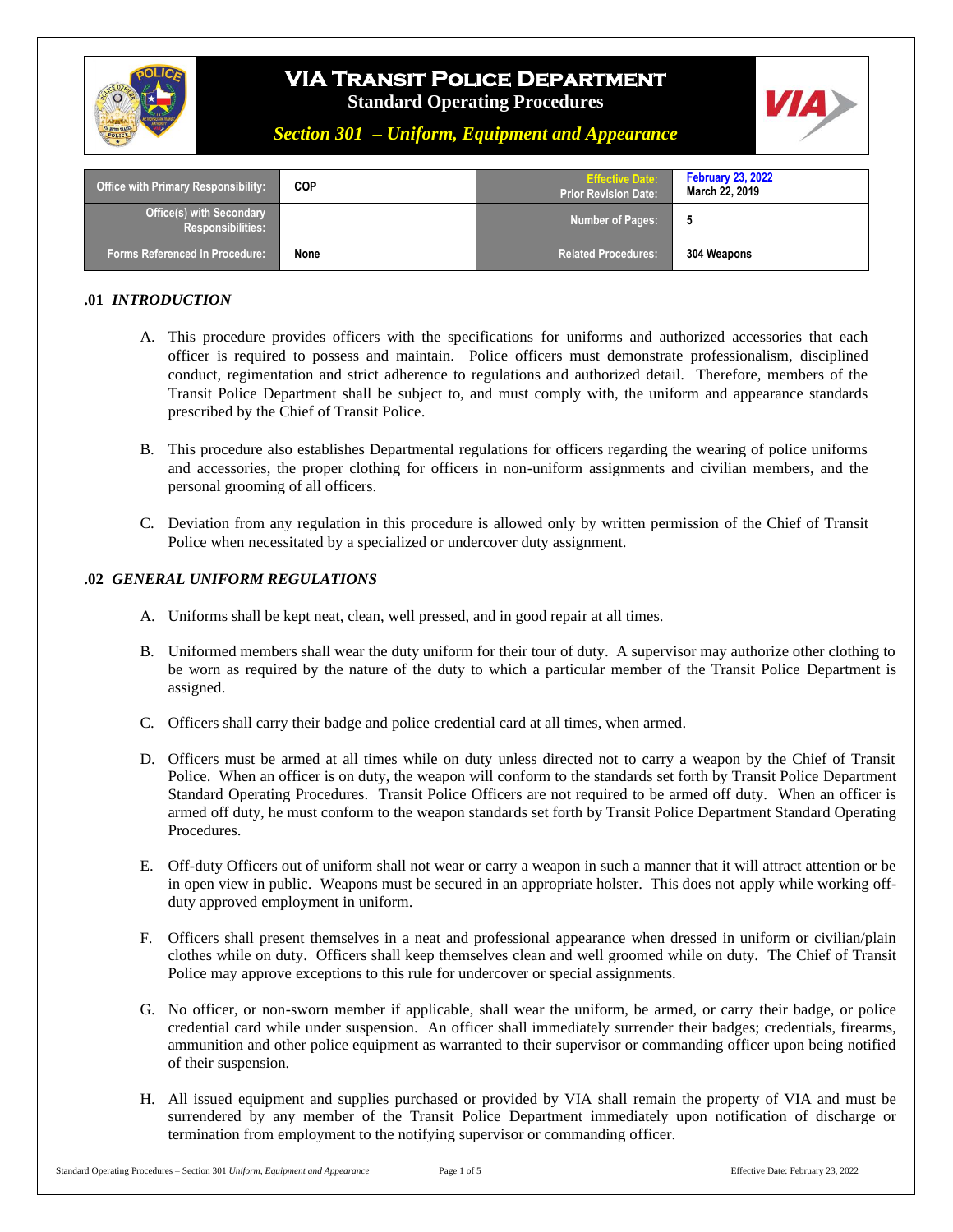



*Section 301 – Uniform, Equipment and Appearance*

- I. Members of the Transit Police Department who have lost, damaged, or destroyed any item issued to them by the Transit Police Department or VIA may be required to make restitution if the loss or damage is the result of a negligent or willful act on their part.
- J. Members of the Transit Police Department shall promptly report the need for repairs of any VIA property issued to, used, or possessed by them to their immediate supervisor who shall make appropriate arrangements for repairs.
- K. The individual officer must provide their own duty weapon(s) at their own expense (firearms).Uniforms and accessories are provided to the individual officer by VIA through the Uniform Allowance Program while other equipment is issued directly to the officer upon the start of their employment. If an officer believes any piece of equipment should be issued or provided by the department, the officer may request the item be provided through a written report to the Chief of Transit Police. The Chief of Transit Police makes the final determination on whether the item is approved for use as well as the potential funding source for the item.

#### **.03** *AUTHORIZED UNIFORM SPECIFICATIONS*

- A. Uniform Categories**:** Authorized police uniforms are only those issued by the Transit Police Department or authorized by the Chief of Transit Police.
	- 1. Class A: Long sleeve shirt, tie, and hat. Standard for funeral service.
	- 2. Class B- Long or short sleeve shirt with colored patches and metal badge, nameplate, and accessories. Standard for patrol and court. Outer carrier carrier's vests are authorized for regular duty.
	- 3. Class C- Long or short sleeve shirt with subdued patches, embroidered badge and name tag. Authorized for regular patrol. Outer carrier vests are authorized for regular duty. Tactical vests are not authorized while officers attend court.
	- 4. Training- Various colored polo-type shirt with embroidered name and small agency patch. Various colored tactical-style pants.
	- 5. Bicycle- officers will wear a special duty issued uniform, including helmets and accessories. The bike uniform is not authorized for officers attending court.
	- 6. Special Units- Specialized units, such as K-9 and CID, have specific duty uniforms as approved by the Chief of Transit Police
- B. **Caps and Cold Weather Items:** The wearing of the duty uniform cap or hat is optional. Transit Police Officers may be required to wear the duty uniform hat on certain assignments as dictated by the circumstances of the occasion or function. Approved baseball caps with VTPD patch or "Police" are authorized. Personal ski masks, trooper caps (hunting style caps with full-lined flaps), or toboggans are not authorized headgear. Officers may wear a knit cap or neck cover for cold weather as needed. Personal black turtleneck shirts/dickeys may be worn during cold weather underneath the duty uniform shirt.
- C. **Shirts:** The wearing of the issued duty uniform shirt is mandatory for patrol or other assignments requiring police uniform attire. All buttons on the shirt must be buttoned at all times, except collar buttons. Sleeves will not be rolled up or turned under on any uniform shirt. Visible undershirts (crew-neck) may be black or white in color.
- D. **Trousers:** The wearing of the issued duty uniform trousers is mandatory with the duty uniform shirt. Uniform trousers with thigh pockets are authorized.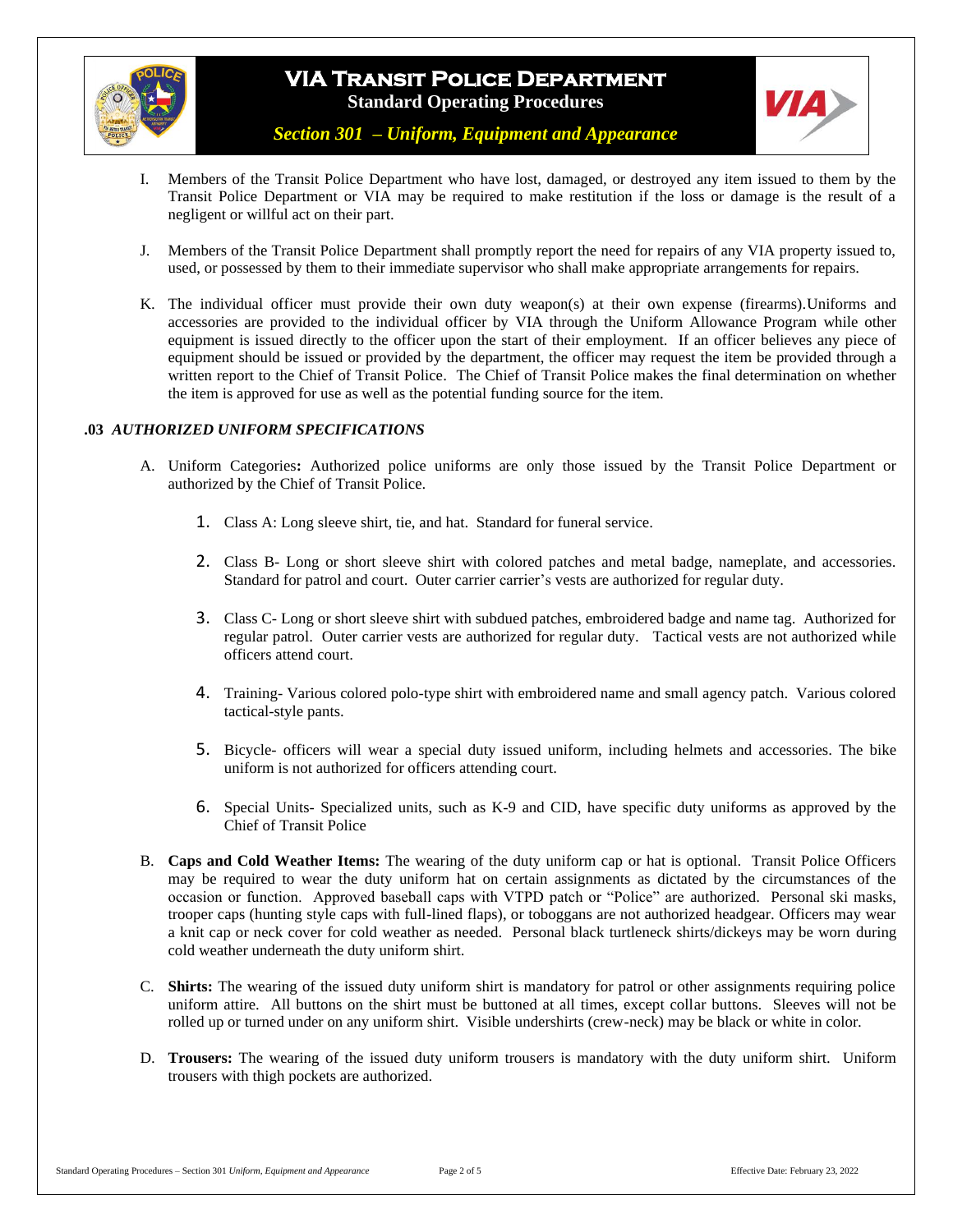



*Section 301 – Uniform, Equipment and Appearance*

#### E. **Special Duty Uniforms:**

- 1. Bicycle officers will wear special duty issued uniforms including helmets and accessories.
- 2. K-9 Officers will wear special duty uniforms as approved and authorized.
- 3. CID members will wear approved uniform and equipment as authorized.
- F. **Shoes:** Uniform footwear types are authorized by the Chief of Transit Police and are available through the VIA uniform allowance system. Shoes must be black, smooth-grained leather, or a similar synthetic material having an acceptable likeness to leather. Loafers, wing-tips, or shoes with ornamental designs, buckles, or straps are not acceptable. Athletic type shoes also known as exercise shoes, walking shoes, running shoes or sport shoes are not authorized.
- G. **Boots:** Boots must be black, smooth-grained leather, or similar synthetic material having an acceptable likeness to leather. Approved boot types are available through the VIA uniform allowance system. "Western" style boots, riding boots, or boots with ornamental designs, buckles, or straps are not acceptable.
- H. **Socks:** Uniform socks if visible must be black or midnight blue in color.
- I. **Jackets:** The wearing of the issued winter uniform jacket is optional for patrol, training or other assignments and may be worn at the discretion of the officer. Uniform jackets may not be worn over civilian attire.
- J. **Rain Suits:** The wearing of the issued uniform rain suit or either the rain jacket or pants is optional for patrol or other assignments and may be worn at the discretion of the officer.
- K. **Gloves:** Uniform gloves are authorized by the Chief of Transit Police,
- L. **Badges:** The wearing of the issued police badge is mandatory with the duty uniform shirt. Embroidered badges are allowed. The wearing of the police hat badge is mandatory with the duty uniform hat if worn. All officers are issued two-tone badges, gold with silver script for supervisors and silver with gold script for patrol officers. Embroidered badges are authorized for the winter jackets, bicycle patrol uniforms, as well as Class B and C uniforms.
- M. **Credentials:** VIA Transit Police Department credentials must be carried by the member when on duty and by the off duty sworn member when armed.

#### N. **Insignia, Rank and Collar Ornaments:**

- 1. Transit Police Officers who have 5 or more years of service with VIA Transit Police are authorized to wear one white cloth chevron stripe designating Senior Patrol Officer status in recognition of the seniority of the sworn member. Senior Patrol Officers shall not be considered supervisors in any way and the status carries no financial benefit what so ever.
- 2. Two White colored cloth chevrons denoting Investigator status will be worn on each sleeve of the issued uniform shirts and jackets upon authorization of the Chief of Transit Police.
- 3. Two Gold colored cloth chevrons denoting Corporal status will be worn on each sleeve of the issued uniform shirts and jackets upon authorization of the Chief of Transit Police
- 4. Three Gold colored cloth chevrons denoting Sergeant status will be worn on each sleeve of the issued uniform shirts and jackets upon authorization of the Chief of Transit Police.
- 5. Gold colored lieutenant bars will be worn on the left and right collar side of the issued uniform shirt and jackets upon authorization by the Chief of Transit Police.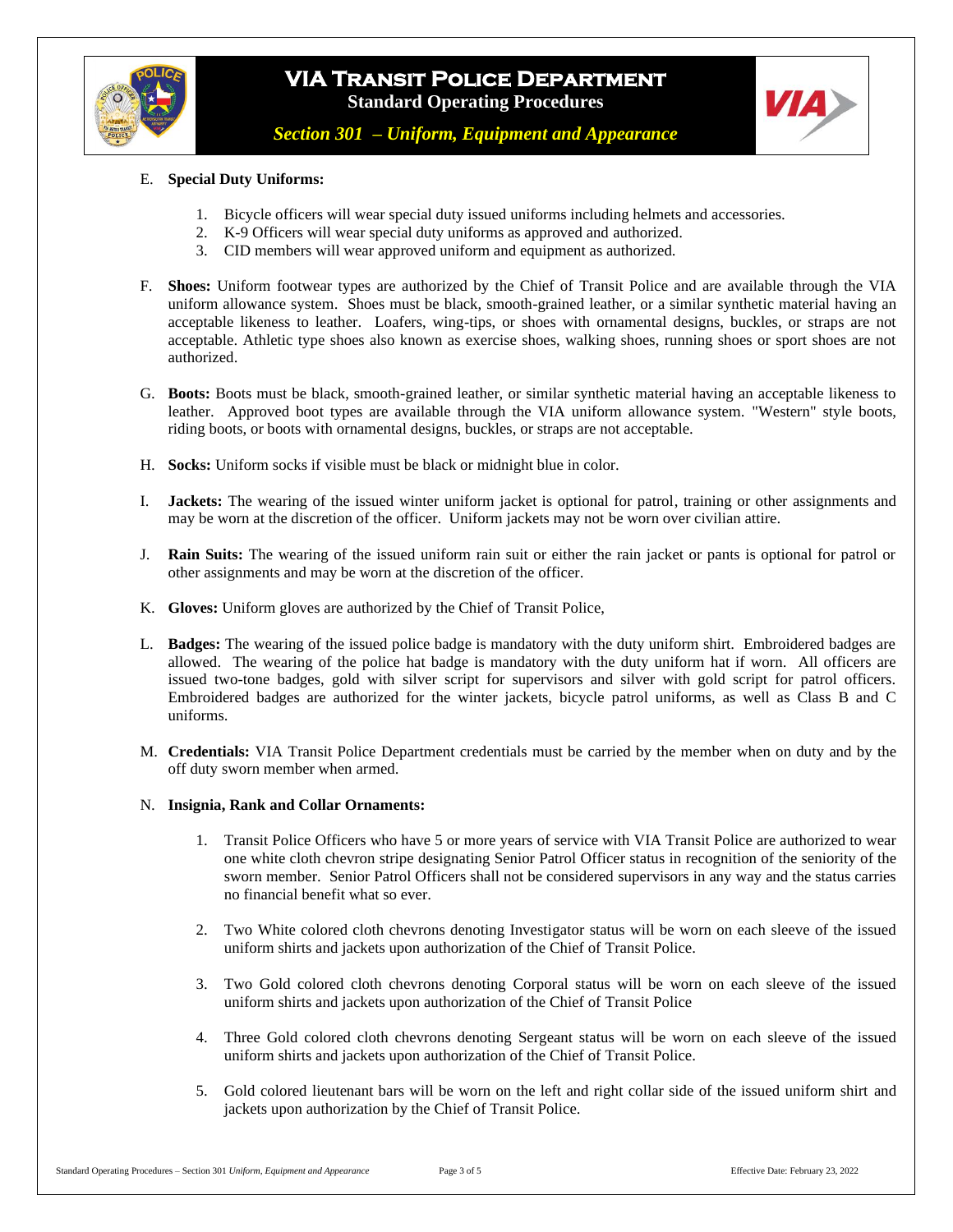



*Section 301 – Uniform, Equipment and Appearance*

- 6. Gold colored captain bars will be worn on the let and right collar side of the issued uniform shirt and jackets upon authorization by the Chief of Transit Police.
- O. **Shoulder Patches:** The VIA Transit Police patch will be worn on the left and right shoulder sleeve of the issued uniform shirts and jackets. Special Unit patches may be authorized by the Chief of Transit Police.
- P. **Nameplates:** All officers shall wear a silver metal nameplate and all supervisors shall wear a gold metal nameplate. The nameplate is worn above the right shirt pocket.
- Q. **Duty Belt/Gear:** The wearing of duty belt/ Sam Brown gear is mandatory for patrol or other assignments requiring police uniform attire, unless approved by their supervisor. Belt and gear can be either nylon or leather, however, equipment holders and carriers must be the same material (i.e. nylon magazine and handcuff carriers on nylon belt). Equipment must be kept in good condition.
- R. **Side Arms, Ammunition, and Holsters:** Side arms, ammunition, and holsters must conform to the standards and requirements set forth in Section 304 Weapons.
- S. **Miscellaneous Items:** The following items shall be carried by officers:
	- 1. Handcuffs
	- 2. Hand-held radios and carrier
	- 3. Flashlight
	- 4. Issued cell phone
	- 5. Whistle
	- 6. Issued reflective traffic vest shall be worn when directing traffic, working at the scene of a collision and in low light conditions.
- T. **Service Pins:** The VIA service pin is the only non-Transit Police issued item that may be worn above the nameplate or above the special duty insignia.
- U. **Awards and Special Duty Insignia:** Awards and special unit insignia are authorized by the Chief of Transit Police. These include Bicycle, SWAT, K-9, Peace Officer License level (Advanced, Master, etc.), Instructor, firearms awards. Other insignia may be worn if authorized by the Chief of Transit Police.
- V. **Service Stripes:** Service stripes may be worn on long sleeve uniform shirts or jackets and represent (5) years of service as a commission peace officer. The service stripe will be worn four inches from the end of the left sleeve.
- W. **Appearance:** In accordance with the Code of Conduct, Transit Police supervisors may prohibit any clothing, gear, or equipment that does not conform to a professional appearance and bearing of Transit Police Officers. Beards and goatees are prohibited. Neatly trimmed mustaches are permitted. No portion of a mustache will extend below the corners of the mouth and extreme styles such as "handlebars" are prohibited. For male officers, the length of the hair must not extend below the uniform shirt collar. Female officers must wear their hair tied back style consistence with officer safety. Males are not authorized to wear earrings, females may wear stud or small hoop (2 mm or less) earrings that do not interfere with their safety and limit being torn off.
- X. **Unit Specific Uniform:** Members shall not wear a unit specific uniform for approved off-duty employment.
- Y. **Uniform Return:** An officer leaving the department, shall be required to turn in all uniform equipment bearing any VIA or VIA Transit Police Department logos or emblems. This includes, but is not limited to: badges, Transit Police credentials, VIA ID cards, VIA Transit Police Department patches or emblems, and proximity cards.

#### **.04** *TATTOOS / BODY MODIFICATIONS*